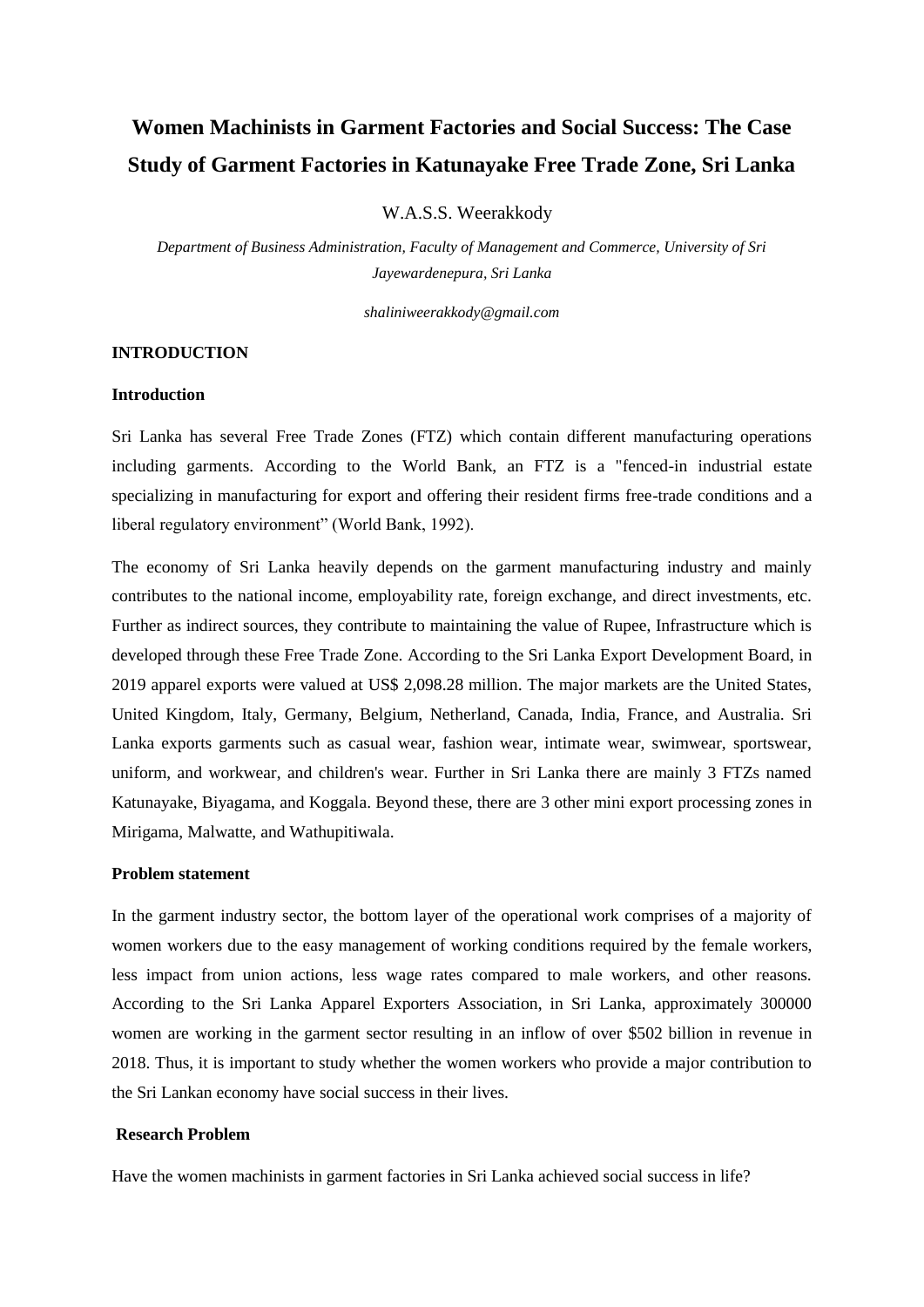## **Objectives**

To identify whether the life of a garment factory woman is a social success or a failure.

#### **Significance of the study**

In Sri Lankan society, there is a perception that the women in garment factories do not have a successful social life. Society has a mindset that the women in garment factories come from rural villages intending to achieve success in their lives but end up with an unsuccessful life. Though the perception is that, it may be different from the real situation. So, the researcher intends to study whether the women in the garment factories have a successful or unsuccessful life concerning social factors. The study will uncover the experiences of how the garment workers start their work-life in FTZ moving from their rural villages, how they face difficulties by being a garment worker, how they process with their day-to-day work life, and how they perceive their success or failure in life. Thus, the study will contribute to confirming or rejecting the social perception of women machinists in garment factories in FTZ in Sri Lanka.

## **LITERATURE REVIEW**

The study explores the extent of success of women working in garment factories in Sri Lanka concerning social aspects of their life. The literature review covers the previous studies that had paid attention to garment workers and their lives.

#### **Free Trade Zones**

As to Hakimian (2011), FTZs are initiated with the main objective of attracting Foreign Direct Investments (FDI) and generating a diversified industrial base to promote manufactured exports and achieve long-term economic diversification and growth.

## **Katunayake FTZ**

Katunayake FTZ manufactures products with the exclusive intention of exporting with the investments of the foreign parties facilitating a range of free trade incentives namely tax holidays, use of subsidized land and buildings, reduced customs duties, and unrestricted duty-free import of machinery and raw materials (Hewamanne, 2008).

## **Preference for Women as Workers**

In the garment industry in Sri Lanka (70) % of the employees are women (Marcus). By referring to the views and findings one can get an idea of why the majority is women, (Barnes, Wendy D.; Kozar, Joy M.; 2018). Women can be hired at a lower amount of wage, cost-effective due to the lower level of educational qualifications. Women are often perceived to be more easily exploitable as compared to men, and it is precisely this segment of the female population receiving the most severe abuse and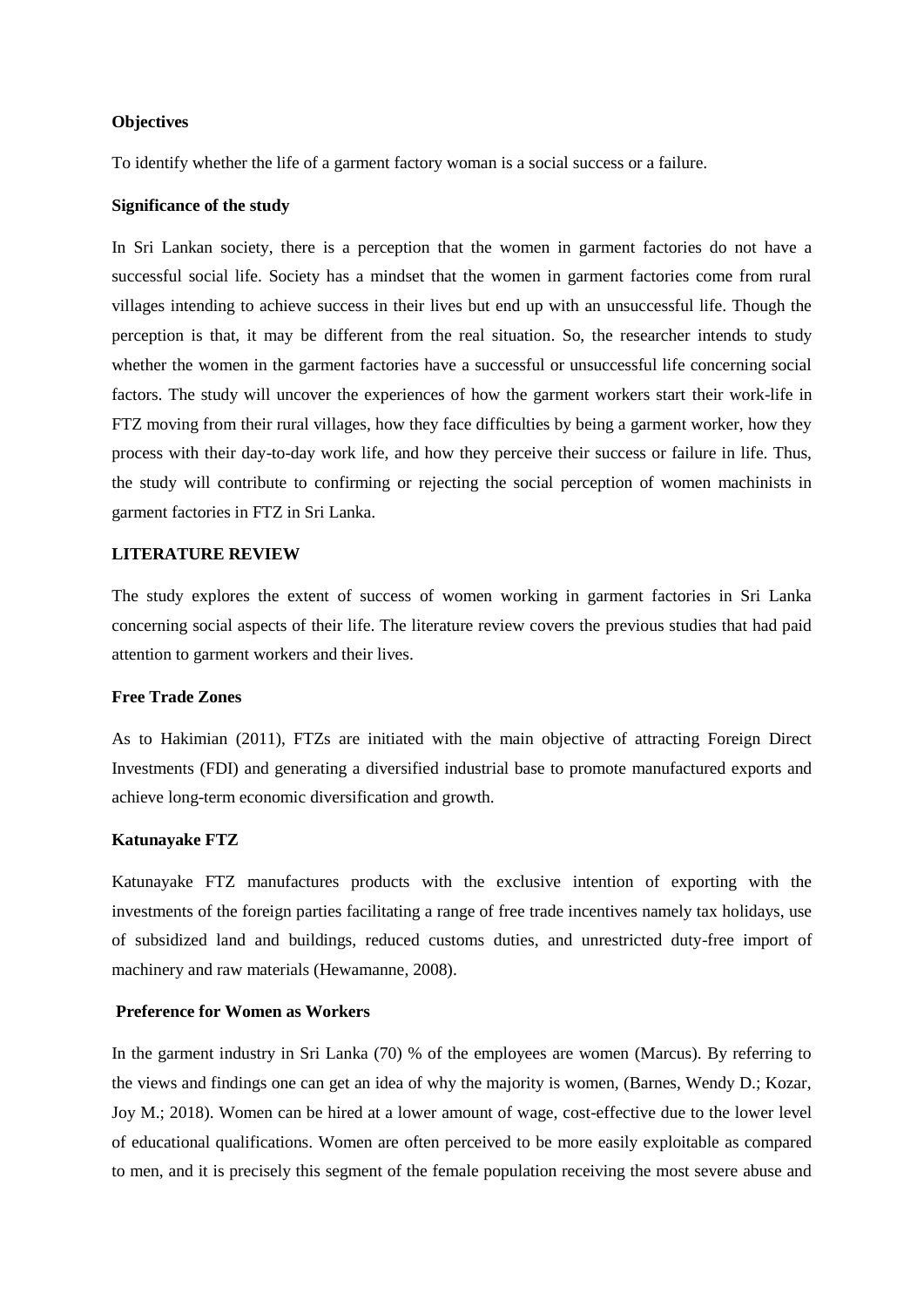discrimination in the apparel industry. (Ahmed (2004), viewed the favorable angle of these garments as follows. For those who came from poverty or were beset by a sudden catastrophe, the garment factory has increased their employment options. It is better than working as a domestic servant, prostitute, or home-based piece worker.

## **Personal Social Success and Unsuccess**

According to Vykopalová (2013), the way of satisfying the basic existential and social needs and of setting the standard of living means the social success corresponds again with behaviour and depends on the economic level of that individual work as an essential socialization factor including elements of self-fulfilment and social interaction and is a means of obtaining social status, usually associated with some external and internal reward. The absence of interpersonal social contact generates feelings of anonymity, increasing the chances of criminal or delinquent behavior which leads to personal social success .individuals face social needs satisfaction through social networks. A feeling of safety is closely connected with integration into society, a safe future, the absence of health risks, or basic subsistence needs. Lower standard of living, higher unemployment, and lower chance of social integration, indicates an increase in negative social phenomena while being socially unsuccessful. Also, Vykopalová (2013), mentioned negative economic situations bring along a series of social impacts such as unemployment, poverty, or deprivation which strengthens the incidence of crime, homelessness, and other negative social phenomena while being socially unsuccessful.

# **Starting and Adapting to Career Life**

Literature represents many ways as to how these women started their career life as garment women machinists in FTS. The recruitment process is mainly through word of mouth. The use of formal ways of advertising in newspapers and posters is very little. Rather they pass the message to the existing workers and so they will inform their neighbors, friends, and sisters (Amin, Diamond, Newby, & Naved, 1998).

According to Schlegel (1995), starting a career life as a garment worker is the first step towards the creation of adolescence and this process contains activities such as the social and personal management of sexuality, the influence of peers, and social organizations, and the acquisition of work skills. However, O'Donnell & Williamson  $(2017)$ , view how the leading firms in global supply chains use their dominant position to place pressure on suppliers in developing countries to deliver products under tight timeframes and at minimal costs. Such pressures are then passed onto labor and can result in low wages, work intensification, and health and safety problems. (Reinecke et al., 2018; Wright and Kaine, 2015).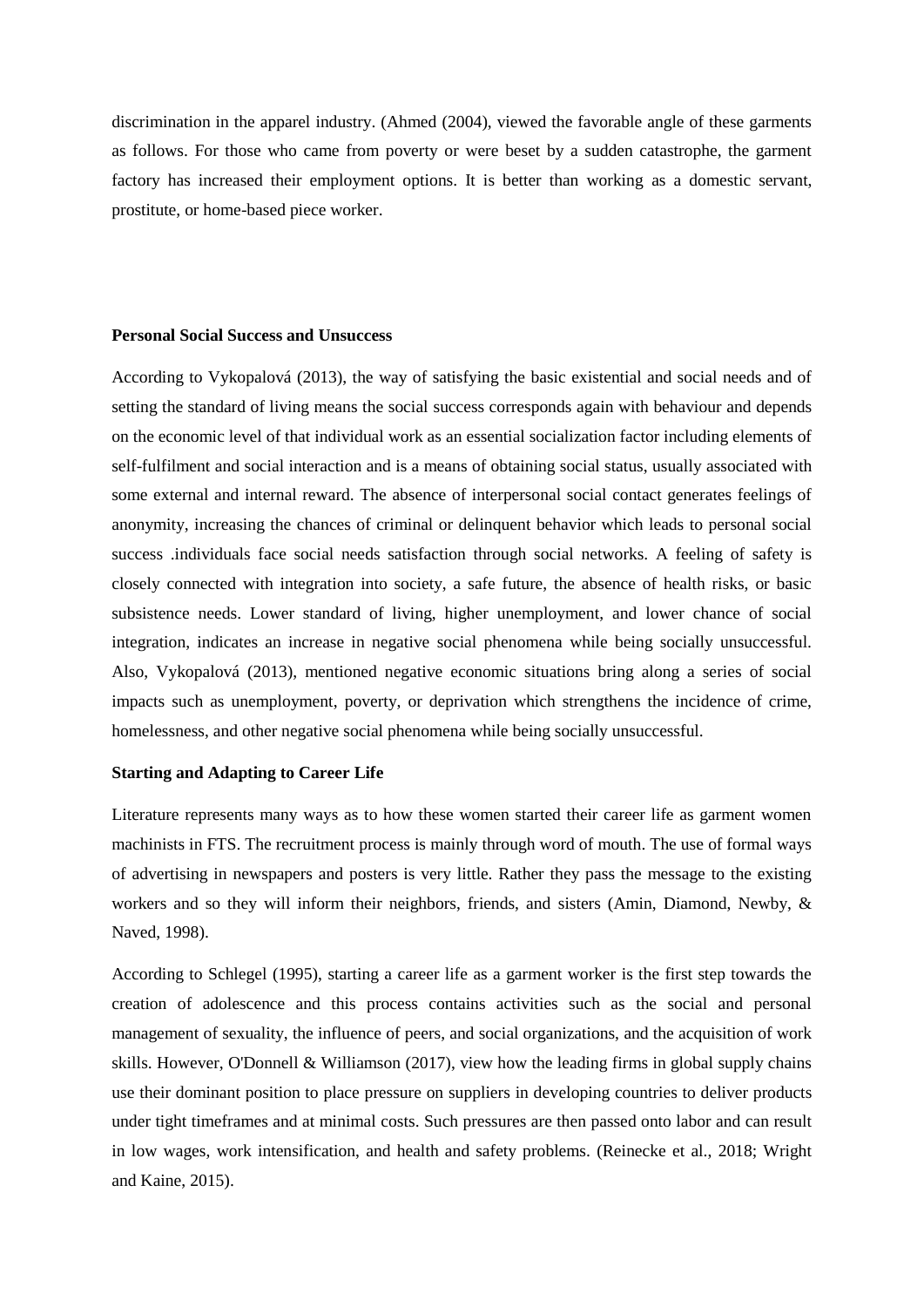#### **Social Interaction**

When focusing on how the women in garment factories interact with society, Amin et al (1998) elaborate that they enjoy a quality life after they migrate to cities. As to Hewamanne (2008), when the new workers interact with society, they can observe rapid changes in their social, moral, and cognitive circumstances and attitudes. Through exposure to new social network and new lifestyles, women gain self-confidence and a sense of modernity. (Standing, 1989). Amin et al (1998), also comment that within the society, they are with a good self-image, have a higher quality of life compared to others in the villages as a result of having a better income and being able to operate sophisticated machines that are of high technological nature.

#### **Role in Family and Employment**

Many scholars have commented on how these women interact with the family, in relation to contexts of many different countries. Concerning family power, the benefits of garment factory work for women in Bangladesh seem to be uneven at best. (Kibria, 1995). In the Sri Lankan context, most of the women in these garments take an exclusive effort to become a success in their lives with successful family life and these women workers try to make their children educated (Amin et al, 1998).

According to Barnes, Wendy D.; Kozar, Joy M.; (2018), getting pregnant is somewhat difficult when being a garment employer. Sadullah, M. Niaz; Fahema Talukder (2019), also able to conclude a recommendation within his writings on providing childcare facilities. The results suggest that measures that promote wellbeing practices improve provisions for childcare at the workplace and increase the share of women in a leadership position at the workplace which is likely to improve worker well-being further.

#### Health

When we focus on the health conditions of the women machinist workers in garment factories, they are suffering from damages to eyes, ears, and lungs, and various body pains. Though there are Industrial safety standards set by the Sri Lankan Board of Investment, they are not implemented (Hewamanne, 2008). Harrington (2004), has stated in his findings in the U.S., the reasons for these health issues are as follows. Complaints regarding conditions include restricted toilet access, poor ventilation, headaches, back pain, deteriorating vision, and being yelled at, publicly humiliated, or slapped. Health concerns stem from the repetitiveness and high speeds of the labor process, where each worker performs one small operation hundreds or thousands of times per day.

## **Sexual Aspects**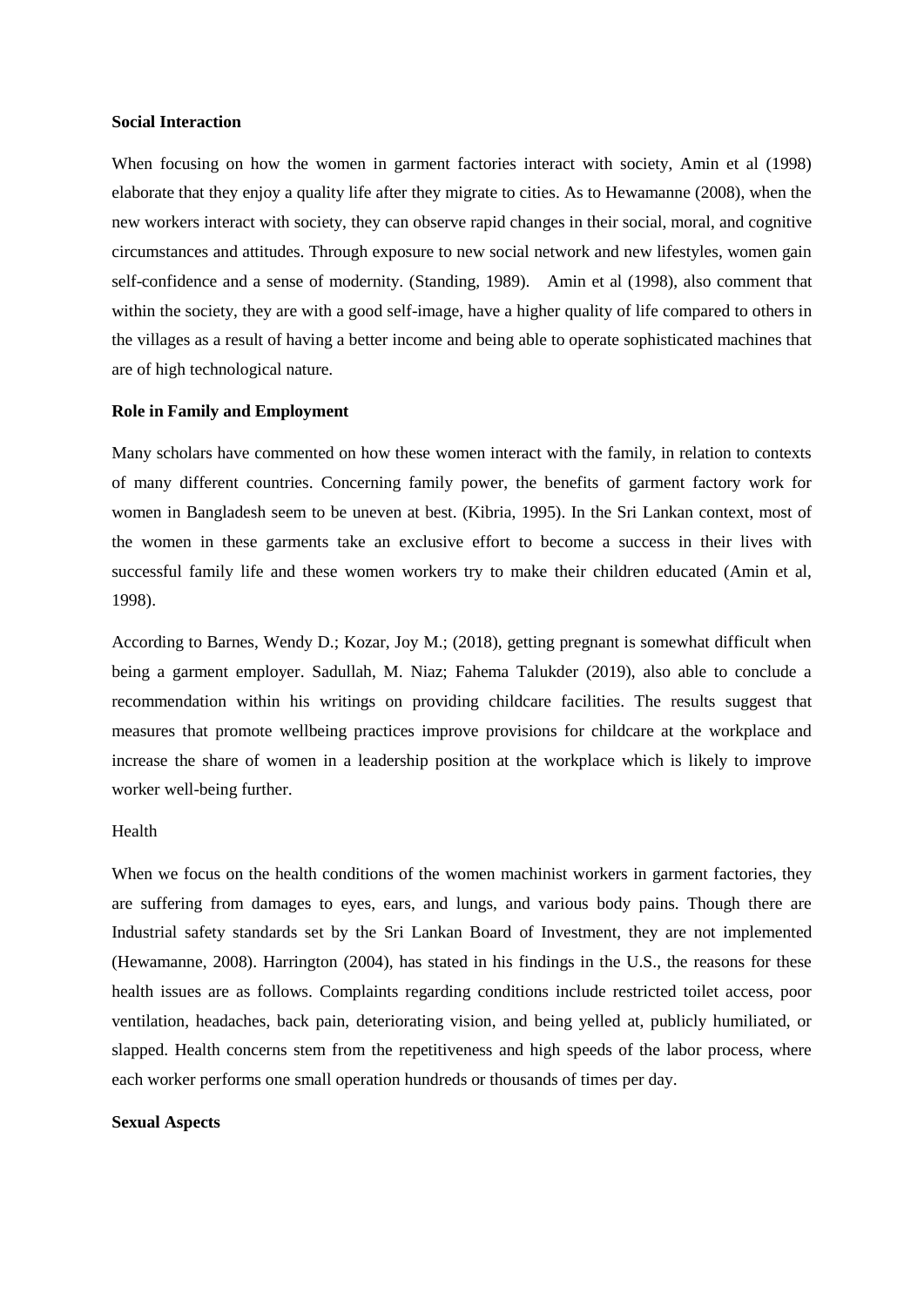When we focus on the sexual aspects of the women workers' lives, as to the research findings at Katunayake FTZ, there is a negative attitude in society for women machinists. Thus, FTZ's are called "ganika puraya" (city of prostitutes). The women faced sexual harassment and the formation of exploitative sexual relationships. (Hewamanne, 2008). There are situations where even single workers are concerned about pregnancy when they find themselves with irregular menstruation. This may be as a result of women workers working with young men for long hours without the supervision of their family members. (Hewamanne, 2008).

Garment workers get into the informal economy like the sex industry to earn their source of revenue. As to Harrington, (2004), even employees who are still working in the garments work extra hours to boost their incomes through the other informal sector. They do work as domestics in private homes, preparing goods that are sold from street stalls, and sex work. The incapability of other informalsector jobs to fulfill women's requirements has resulted in the growth of the sex industry. The women do those informal earnings without even considering the limits of the law, and face harassment, evictions, and potential penalties.

Through the previous studies, there are findings for both ends in terms of success and failure in the life of women workers in garment factories. This study explores the lives of women in

Katunayake FTZ to understand 'whether the women machinists in garment factories achieved success in their life socially".

#### **METHODOLOGY**

# **Introduction**

This chapter intends to address the research design and the ultimate procedures adopted in understating "have the women machinists in garment factories in Sri Lanka achieved social success in life".

#### **Research Design**

#### **Philosophical Foundation**

This study investigates a qualitative approach that is associated with the philosophy of Interpretivism. Interpretivism is the philosophical assumption to be chosen, where the truth is believed to exist within the researcher in studying whether the women machinists in garment factories in Sri Lanka have achieved social success in life, in the context of a Katunayake FTZ. Therefore, the social actors for this research project are the women machinists in Katunayake FTZ with different perceptions, attitudes, and values regarding their life. Hence the researcher plays the role of understanding the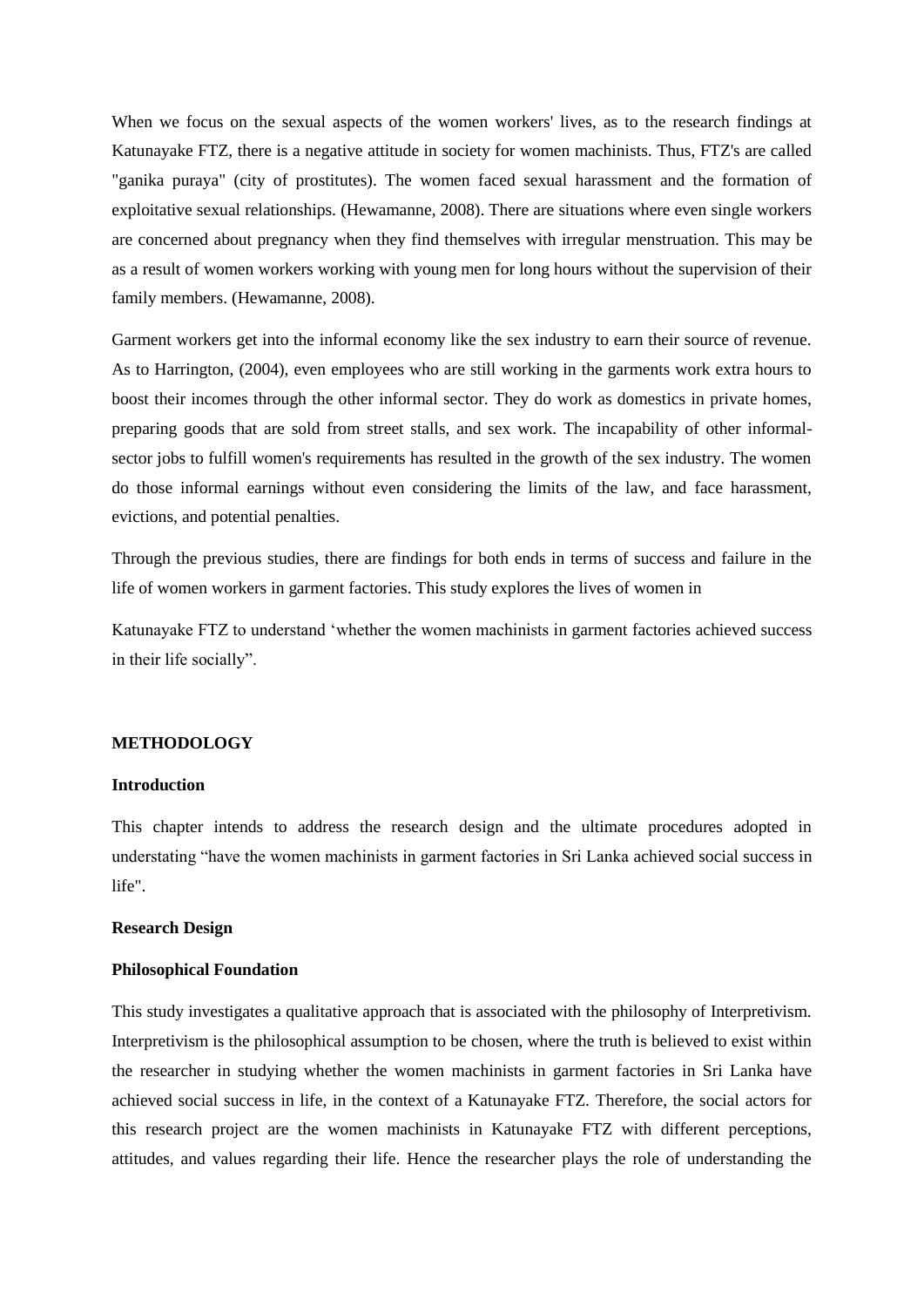subjective reality of the social actors in identifying whether the life of a garment factory woman is a social success or a failure.

# **Type of the Study**

This research project adopts a descriptive research design where different views, perceptions, and ideas of the social factors are taken into consideration in concluding understanding have the women machinists in garment factories in Sri Lanka achieved social success in life.

# **Research Approach**

The study adopts an inductive approach as the research approach. In this place, it analyses whether the women machinists in garment factories in Sri Lanka have achieved social success in life in the context of Katunayake FTZ.

## **Research Choice**

This research uses more descriptive, in-depth, and unbiased data which have been collected adopting a qualitative approach to the research.

# **Research Strategy**

The adopted strategy for the research project is the case study method, in which it collects information about a specific object, event, or activity, such as a business unit or organization (Saunders et al., 2009). This research project is of particular interest to the researcher to attain a rich interpretation of the context on having the women machinists in garment factories in Sri Lanka achieve social success in life.

## **Research Setting**

This research study is conducted in a natural environment to identify whether the life of a garment factory woman is a social success or a failure.

#### **Time of the Study**

In this research, it was decided to collect data only once in a period. Therefore, it is combined with the cross-sectional study.

# **Population and Sampling**

**Unit of Analysis**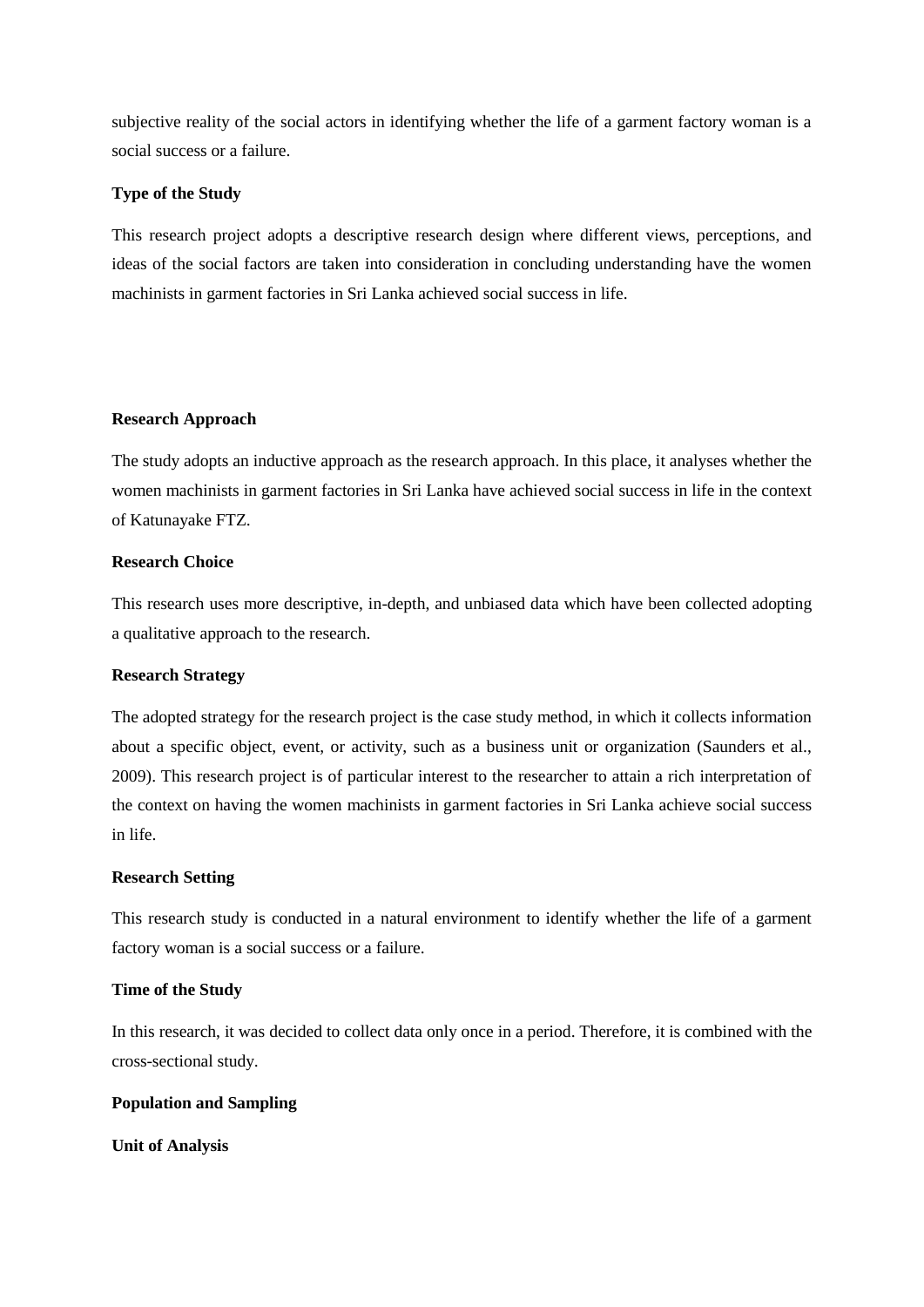Here, the unit of analysis is individual participants. Individual women machinists in garment factories are the focus of this research.

## **Population**

Thus the population of the research is all the women machinists in garment factories in Sri Lanka. There are mainly 3 FTZ in Sri Lanka named Katunayake, Biyagama and Koggala and the study will be carried out in the Katunayake FTZ.

## **Sampling Technique**

The sampling technique used in this research is convenience sampling which comes under the nonprobability sampling where the sample is selected from the population which is convenient to the researcher. Those 12 women machinists will be selected from the Katunayake FTZ.

#### **Collection of Data**

# **Data Collection Methods**

In this research context, the researcher has selected the interview method to identify the ideas and views of the women machinist, to get feedback, to build confidence and faith with the garment women to succeed in the research. Along with that, it will also have benefited in building a rapport with the participant and also help in getting real answers for the questions raised in the interview. As the study deals with knowing the ideas, perceptions, attitudes, and suggestions of the participants, building fewer formal relationships with garment women would be useful in collecting data.

Secondary data were collected through documentary analysis. As this topic was extensively discussed by different authors and researchers previously in the local context as well as international context, a worthy collection of data was gathered through research articles, journals, books, and other sources that were published on garment women's in zones.

## **Data Analysis and Synthesis**

The thematic analysis would be followed as the data analysis technique. This is comprehensively used in the qualitative approach to research in which it identifies and analyses themes and patterns within the collected data. This would be useful in the analysis of data because it enables the comparison and link between different concepts that will be revealed by the garment-women participants.

For the process of data analysis to explore 'have the women machinists in garment factories in Sri Lanka achieved social success in life', data has been collected through the use of semi-structured interviews, participant facial and body expression observations, and documentary analysis. Under this section, the focus is drawn on discussing the interview process that is directed to collect reliable data and through those interviews, how the transcripts will have developed. Apart from the interview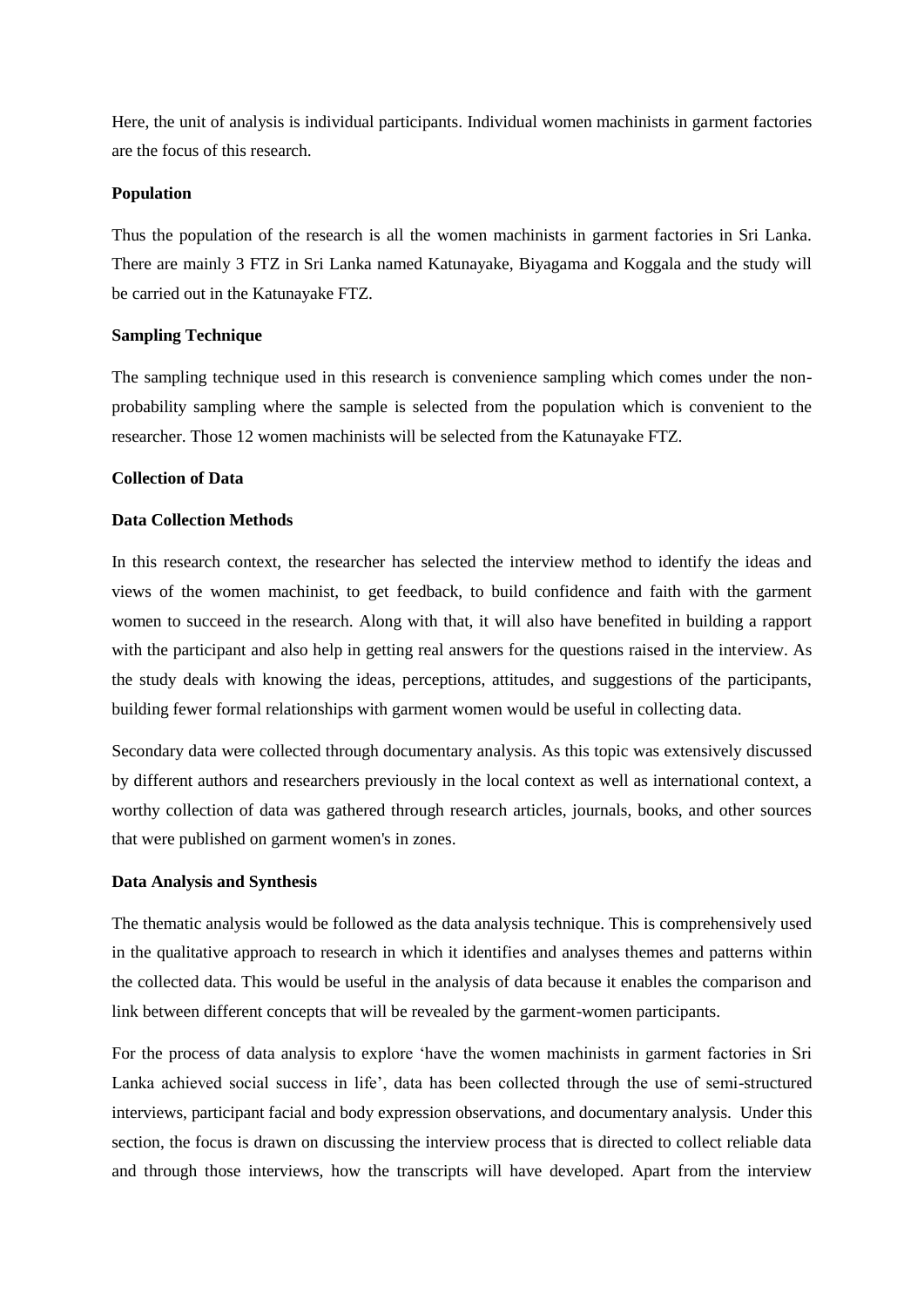process, attention was also drawn to discussing how the details about nonverbal expressions will be documented.

## **Reflexivity**

The reflexivity statement declares the researcher's attempt to be as open as possible about the sources according to the view of the researcher who conducts the study. The researcher has conducted the research project on "Have the women machinists in garment factories in Sri Lanka achieved social success in life in the context of the Free Trade Zones in Sri Lanka", by standing on the belief that the majority of the women in Katunayake FTZ does not have successful lives.

## **Ethical Consideration**

Make certain that the privacy of the participants will be protected and highly respect the confidentiality of the information they provide. And make certain that the information they share will only be used for academic purposes. Participants have the right to decide whether they participate or not in the data collection. At the same time, the researcher is entitled to provide motives for conducting the research study.

## **Summary**

This section provides a brief sight by summarizing the methodology fragment in the study. The study is conducted as a qualitative research using the collection of data by the interview method. The interview strategy was adopted through an inductive approach in a natural setting using a sample of 12 respondents who were selected from convenient sampling to represent the whole population.

# **DATA ANALYSIS AND DISCUSSION**

## **Introduction**

This chapter intends to present the data analysis of the issue on "Have the women machinists in garment factories in Sri Lanka achieved social success in life". Women machinists in the Katunayake FTZ is the sample. This chapter gives a comprehensive analysis of the data collected from women machinists working at the Katunayake FTZ. Relevant data to carry out the research project were collected through semi-structured interviews and examination of secondary data sources. In conducting interviews, a pre-prepared interview guide was used. Thus, this chapter mainly covers the data analyzing process, under which the interview process is discussed and the process of developing transcripts, and the process of documentation of observations.

# **The Interview Process and the Development of Transcripts**

*Table 1 - Details of the participants.*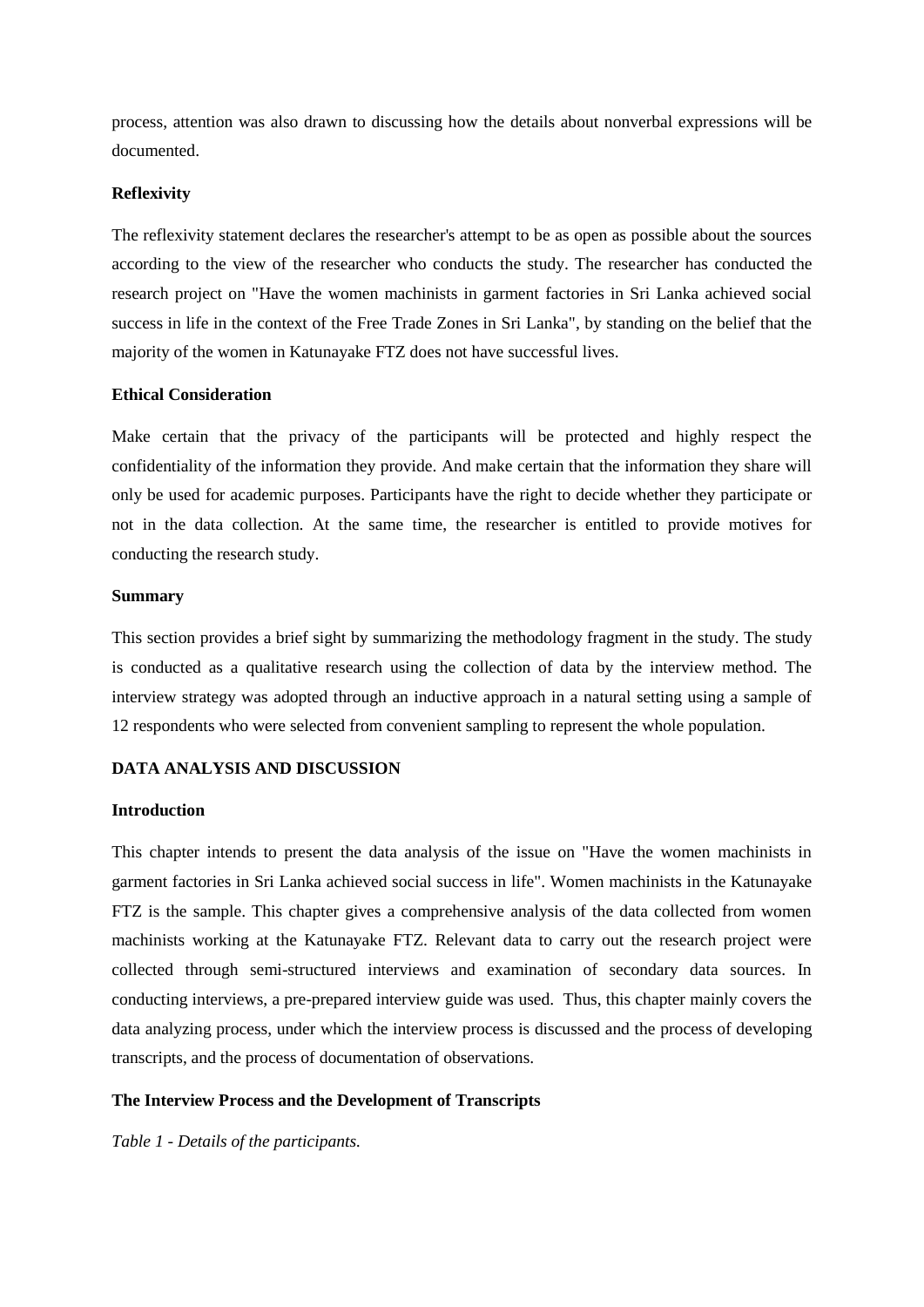|                                      | Renuka                                 | Malkanthi                                | Dhewika                             | Shanika            | Meena                                                | Kanthi                | Prasadi                                |
|--------------------------------------|----------------------------------------|------------------------------------------|-------------------------------------|--------------------|------------------------------------------------------|-----------------------|----------------------------------------|
| From                                 | Kurunagal                              | Balangod                                 | Bandarawel                          | Kalutara           | Kilinochc                                            | Kurunegal             | Mathale                                |
|                                      | a                                      | a                                        | a                                   |                    | hi                                                   | $\rm{a}$              |                                        |
| Age                                  | 30                                     | 33                                       | 20                                  | 30                 | 30                                                   | 33                    | 30                                     |
| Nationality                          | Sinhala                                | Sinhala                                  | Tamil                               | Sinhala            | Tamil                                                | Sinhala               | Sinhala                                |
| Religion                             | <b>Buddhist</b>                        | <b>Buddhist</b>                          | Hindu                               | <b>Buddhist</b>    | Hindu                                                | <b>Buddhist</b>       | <b>Buddhis</b><br>$\mathbf t$          |
| Duration<br>of service               | 5 years                                | 11 years                                 | 6 months                            | 4 years            | 9 years                                              | 7 years               | 13<br>years                            |
| Married                              | N <sub>o</sub>                         | Yes                                      | N <sub>o</sub>                      | Yes                | Yes                                                  | Divorced              | Yes                                    |
| Education<br>up to                   | O <sub>1</sub>                         | <b>Not</b><br>mentione                   | Grade 10                            | AL(3S)             | <b>OL</b>                                            | Grade 10              | <b>OL</b>                              |
|                                      |                                        | d.                                       |                                     |                    |                                                      |                       |                                        |
| Siblings                             | Younger<br>Sister,<br>elder<br>brother | Younger<br>Sister,<br>younger<br>brother | Elder sister<br>, younger<br>sister | Younger<br>brother | Younger<br>brother,3<br>elder<br>brother,<br>younger | Younger<br>sister and | Elder<br>sister,<br>younger<br>brother |
|                                      |                                        |                                          |                                     |                    | sister                                               |                       |                                        |
| Live with Alone<br>Boarding<br>place |                                        | With<br>younger<br>sister                | Alone                               | With<br>husband    | Alone                                                | With<br>daughter      | With<br>husband                        |
| <b>Basic</b><br>salary               | 23 000                                 | 21010                                    | 20 000                              | 21000              | 20 800                                               | 24000                 | 22 000                                 |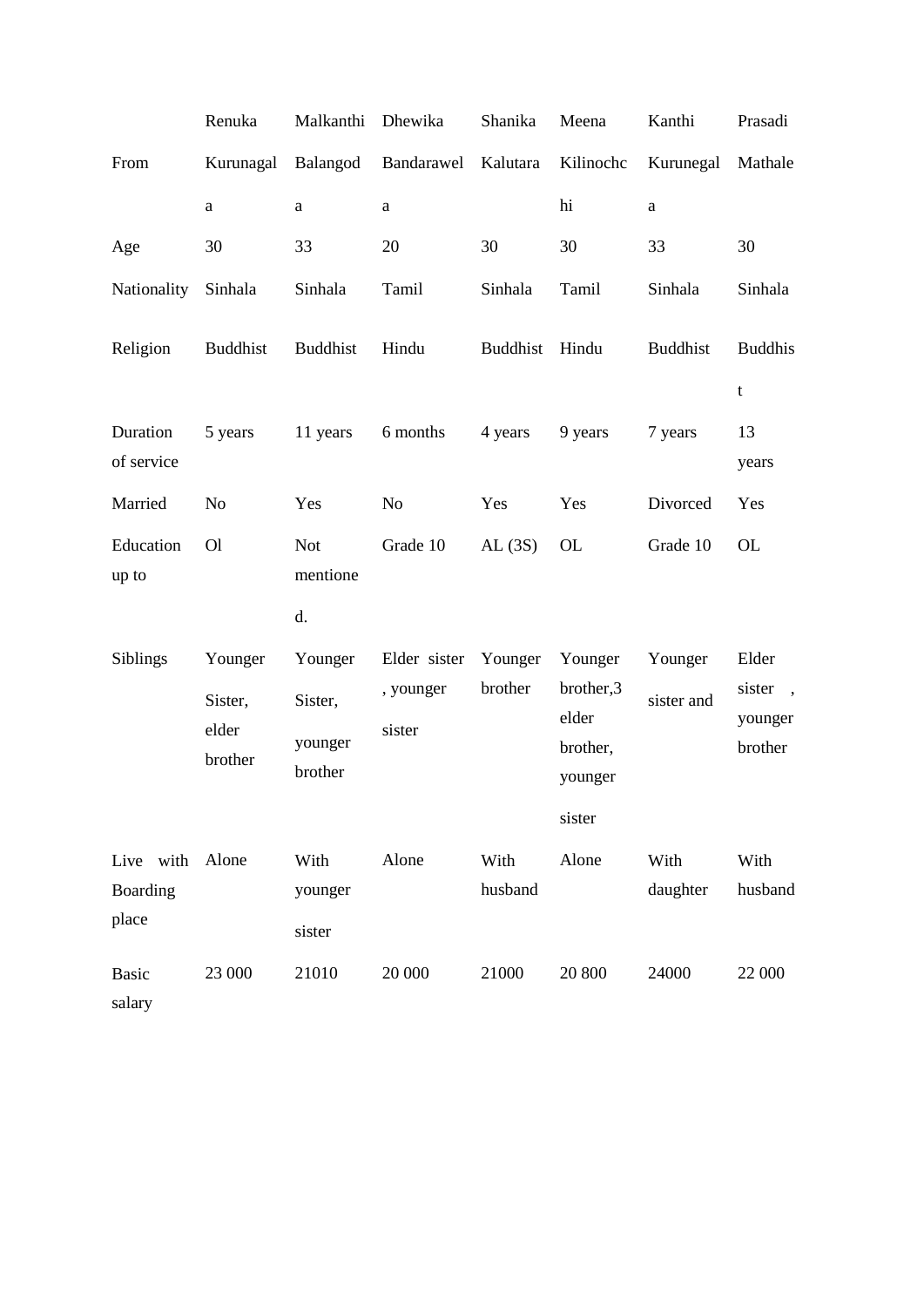

In the process of conducting interviews, the researcher visited their boarding places. Before the interviews, the researcher tried to build some sort of a rapport with the women machinists in these boarding places. This was done by politely talking with them highlighting that their privacy will not get damaged with the interviews. The researcher made sure that there is no considerable gap between them and her as being an undergraduate and women machinists as young women. The researcher rejected the chairs that were given sat on their beds and discussed with them. It was also mentioned that the participant could persist anonymous for the interview if they have any reluctance in revealing their name and that they had the possibility of suspending the interview any time they wanted. Further assurances about the confidentiality of data were given to the participant. At the same time, the consent to record the interview from all the participants was taken as it is not ethical to voice record their opinions without the consent of the participants. The interviews were conducted on the 10th of January Sunday, 2020 because on Sundays most of the women were available in boarding places.

Interviews from them were conducted in Sinhala which is their native and familiar language. Further, consent from all the participants was granted to voice record the interviews. Great support was given by all the participants by sharing their ideas. The interview guide was prepared as all the questions were raised according to the sequence in the interview guide that was concentrated on research objectives. (Appendix 1) Additional questions were raised to gain further insights by probing and to continue the flow of the interview. Out of the interview guide, some questions were asked so as to cross-check the answers given by the participants. Once interviews were concluded, by listening back to the voice records and referring to the points noted down, transcripts were developed in the Sinhala Language as all the interviews were conducted in Sinhala medium.

#### **Use of Secondary Documents**

In this research project journals, research papers, and other online data sources were considered and were used to ground theory in data.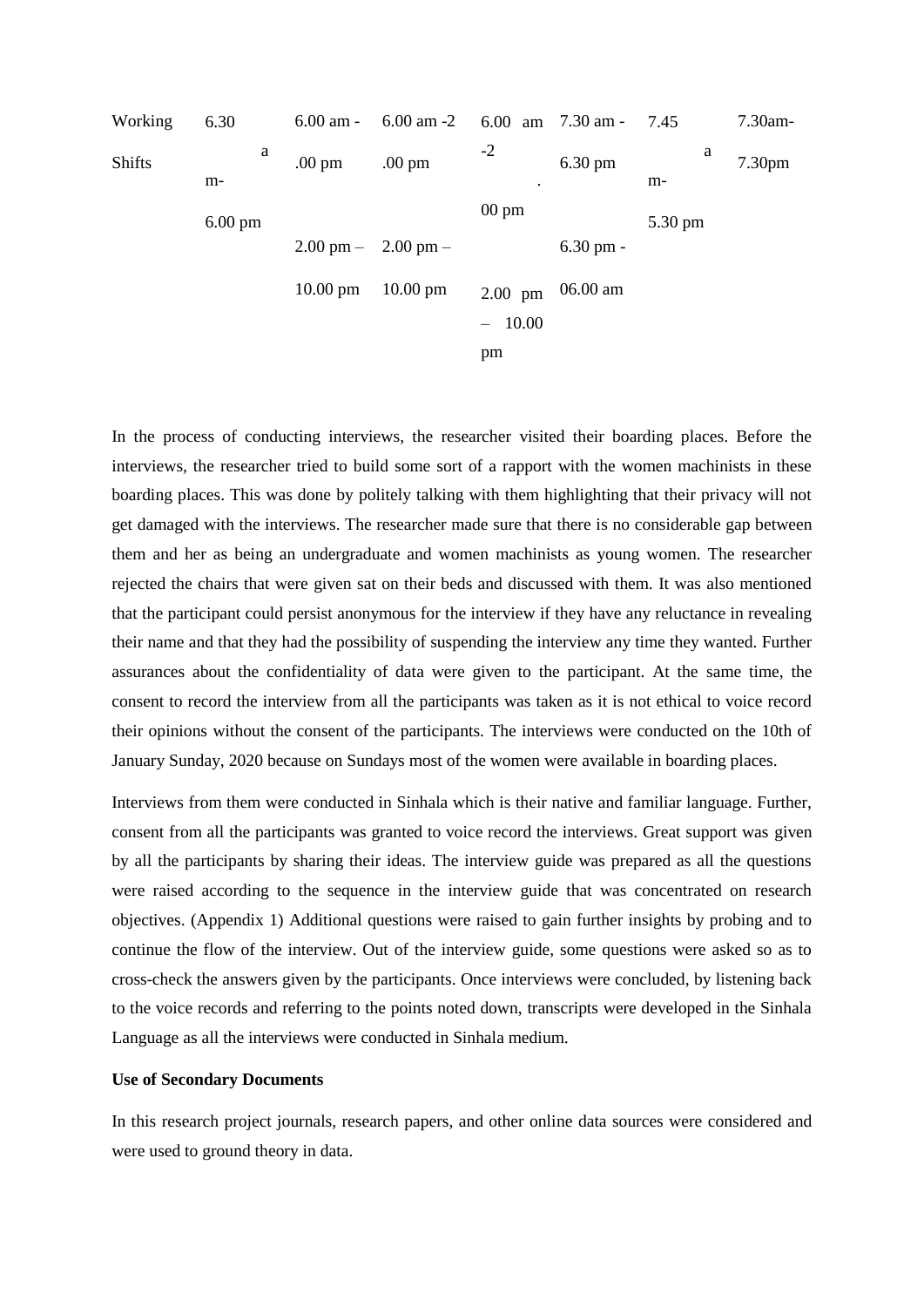#### **Data Analysis Method**

For the research project, semi-structured interviews, participant facial and body expression observations, and secondary documentary analysis were used as the data collection methods. To analyze the data that have been gathered through these means, thematic analysis was taken into concern.

As per Braun and Clake (2006), thematic analysis was conducted in six-phases. As the first step, the researcher became familiar with data by listening to the voice records over and again and reading the transcripts developed. In this step, an initial idea of the overall data was developed along with the nonverbal expressions that were noted down. Then by going through the transcripts again, areas that were relevant to each research question were emphasized. As the interview guide was organized aligned with the research questions, segment-wise relevance to the research questions could be found. Those areas were emphasized separately to identify which segment directs to which research question.

Then as the next step, only search for themes started. Under this, segments under each research question were listed down and emphasized and then analyzed to find out themes through identifying what factors are repeatedly stated and observed. The researcher also tried to find out the patterns within the data collected from the women machinists and the facts collected from observing participants' facial and body expressions.

After identifying the themes and patterns, a review of each research question was done by identifying the sub-themes. While some major themes were identified, sub-themes could also be identified. In reviewing themes, some themes were removed from the lists as there was insufficient data to support the theme.

Then the themes were defined and meaningful names were given to both main themes and sub-themes as the final step of identifying the themes and patterns within the data gathered through semistructured interviews and participant's nonverbal expressions.

#### **Data Analysis and Interpretation**

Themes were listed following the research objective and research questions by analyzing the data, which were collected through semi-structured interviews and nonverbal expressions gathered through observations. This section comprises an initial commentary on the findings and a detailed discussion concerning the literature combining the researcher's view on the themes that emerged.

Under this section, each of these emerged themes is discussed with the use of quotations from the relevant research participants. Facts and ideas presented by them will be extracted to support the themes. According to the research objective, the life of the women machinists before they joined the garment industry was a life of caring for the family as a daughter, mother, and as a sibling, social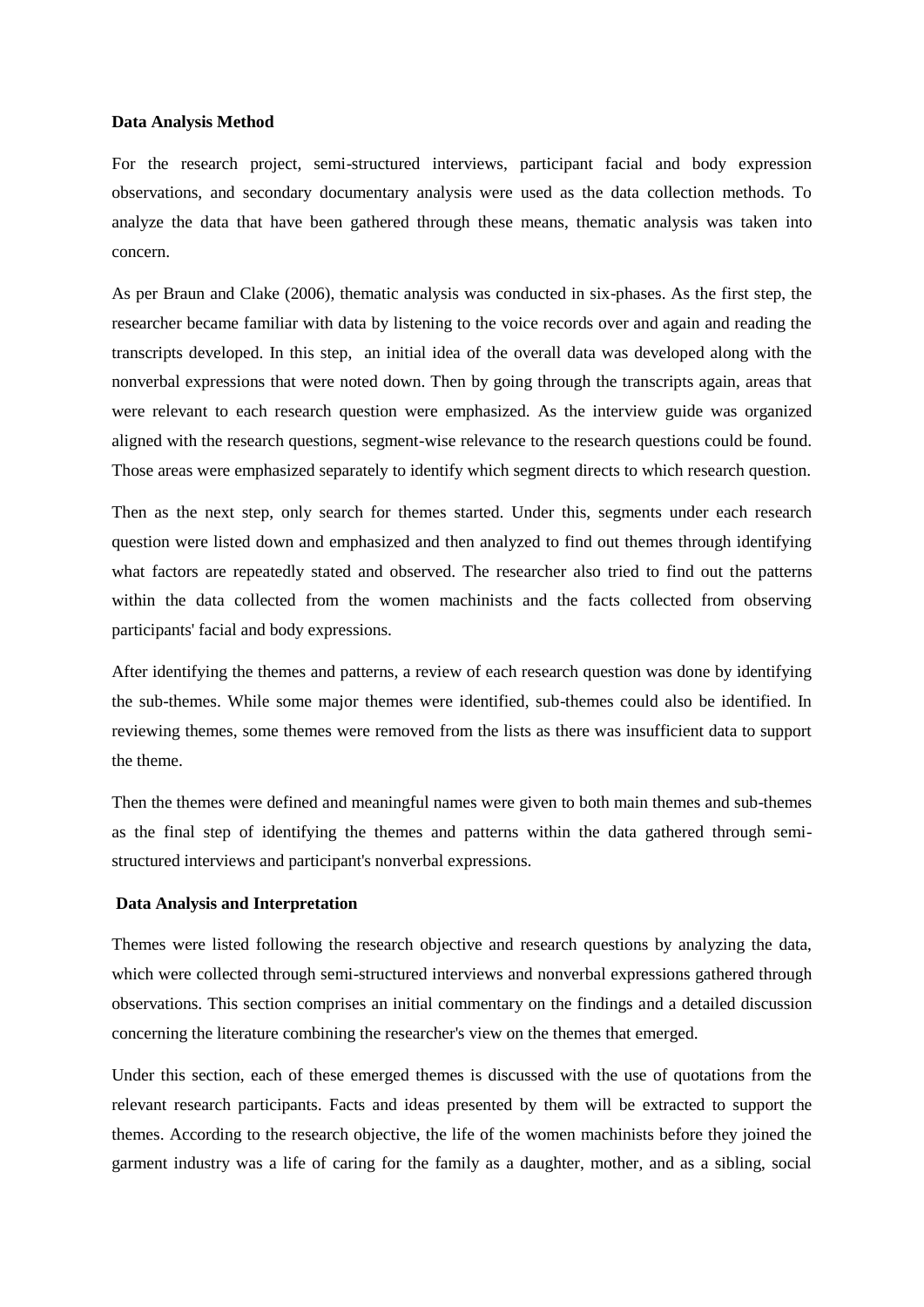view on a woman machinist and social satisfaction gained by working as a woman machinist is the main discussion point.

The life of the women machinists before they joined the garment industry With the interviews it was noticed that beyond the financial difficulties, there are women who have faced many problems even such as terrorism and they have lost their family members. Meena has shared her ideas on how she spent her life before arriving at the Katunayake zone as below.

*"One of our elder brothers (chutte aiya) died. My mother's mother died. Uncles died. Many people died. Now terrorism era is over. Now it's good."*

#### *( 30-year-old Tamil woman from Kilinochchi)*

With the interview with Dhewika, she was able to point out why she stopped education due to their financial difficulties though they were willing to engage in their education even further. She had the fullest intention to complete her studies, but she was unable to do so since she is the breadwinner of her family at a younger age.

*"We are so poor. We had many difficulties. Mother and father were even unable to support. That's why. I had the desire to do the studies. I have looked for it several times. In the end, I gave up. Otherwise, I was planning to do OL s.* 

#### *(20-year-old Tamil woman from Bandarawela)*

Literature represents many ways as to how these women started their career life as garment women machinists in FTZs. The recruitment process is mainly through word of mouth. The use of formal ways of advertising in newspapers and posters is very low. Rather they pass the message to the existing workers and they will inform their neighbours, friends, and sisters (Amin et al,1998). Accordingly, women have come to FTZ with the help of neighbours and 2 women have come with their husbands. Beyond that, another way of admitting to the FTZ was revealed. Meena presents her ideas as below.

*"We came here through the support of the army. Persons from the factory came to Kilinochchi. Personnel from the Human Resources section came there. I worked in XY. They came near our houses in Kilinochchi to select us."*

#### *( 30-year-old Tamil woman from Kilinochchi)*

According to her, HR departments of factories visit rural villages and they recruit employees. Meena further says that though the number of recruited employees was high she is the only one who has remained for 9 years at the garment factory.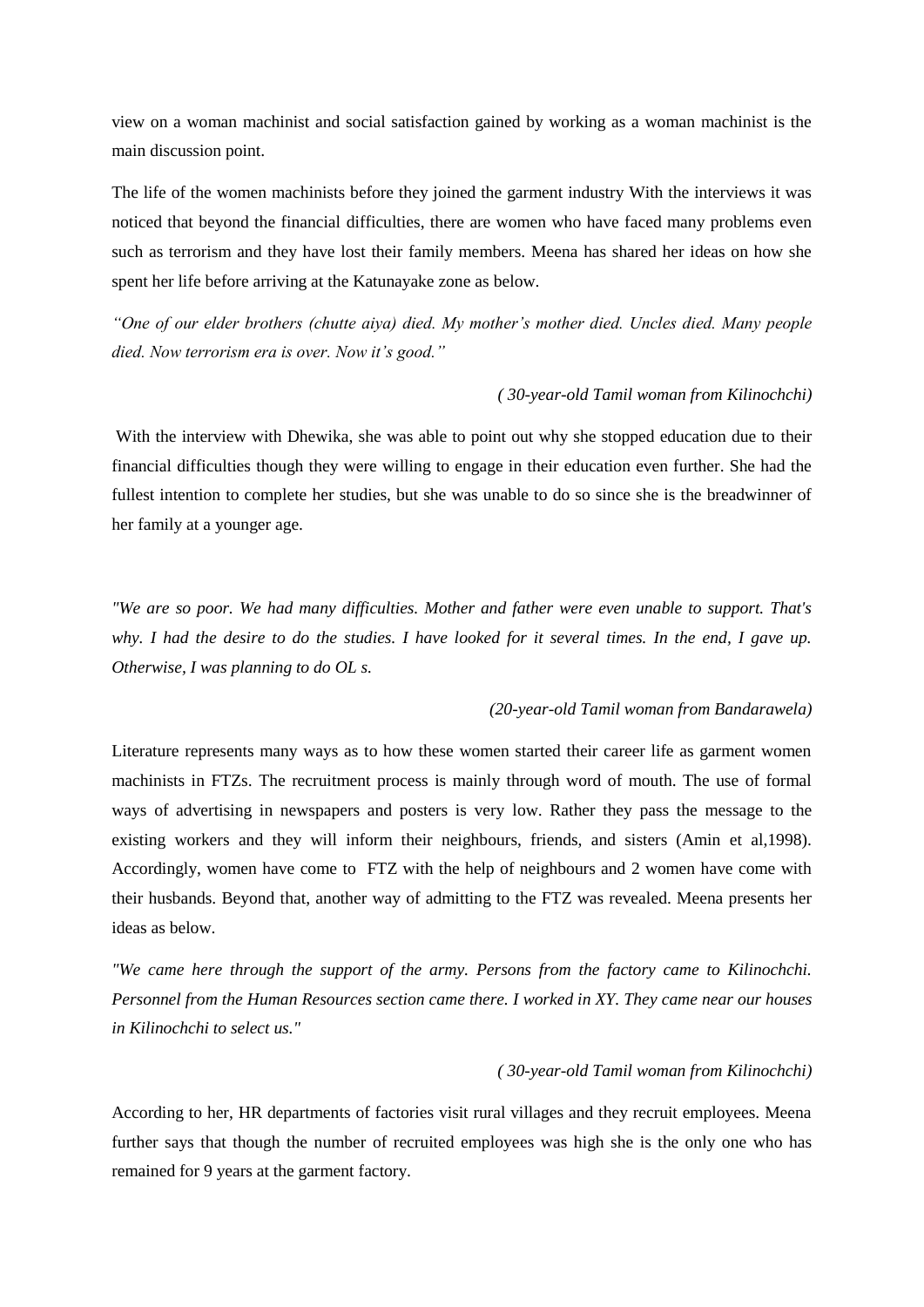#### **Caring For The Family of A Women Machinist As A Daughter, Mother, And As A Sibling**

# **Caring of Parents**

Many scholars have commented on how women machinists take care of their parents. At the same time, it represents that most of these women send a considerable amount of their salary to their families.

According to the findings of Kibria (1995), since women machinists are taking care of their expenses, they have no obligation to give to their families. But according to some scholars, some women teenagers come exclusively to take care of their families.

Maduwanthi takes care of her parents. Her parents are poor villagers who engage in farming as their earning source. When she gets her salary on the 10th of each month, she sends money to her parents. She has built a house for the parents with the savings she had by working in the garment factory for 5 years. When we consider how often these participants go back to their families; they prefer to go to the village after they receive their salary on  $10<sup>th</sup>$  of every month.

*"Younger Sister and elder sister is there. Both of them are married.so I send money to them.10th is the day that we get our salary. When I get my salary* 

*I visit home. On the salary week, Saturday and Sunday are holidays for us." "Father is doing farming. He is not well these days. Even for my mother, she has done an operation on her eye. My brother is with them. In a house near to mine. Mother and father live in the house built by me."* 

#### *(30-year-old Sinhala woman from Kurunagela)*

However, in contrast to that Ahmed (2004), was able to bring into the discussion how employed teenagers maintain relationships with their families. According to him, the young unmarried girls from poor rural families who had left their villages had more control over money, like they are wealthy persons. They had exited the parent-child obligation characteristic of Bengali culture.

Kanthi had lost her mother at the age of 4 years when her mother delivered her younger sister. Thereafter her father married another woman and with that, she has faced many unfavourable conditions. Later her father had died. Due to the unfair actions and giving priority to the son when allocating property to the second marriage's son, she does not have contact with the brother and she has completely disregarded that family relationship.

# **Caring of Children**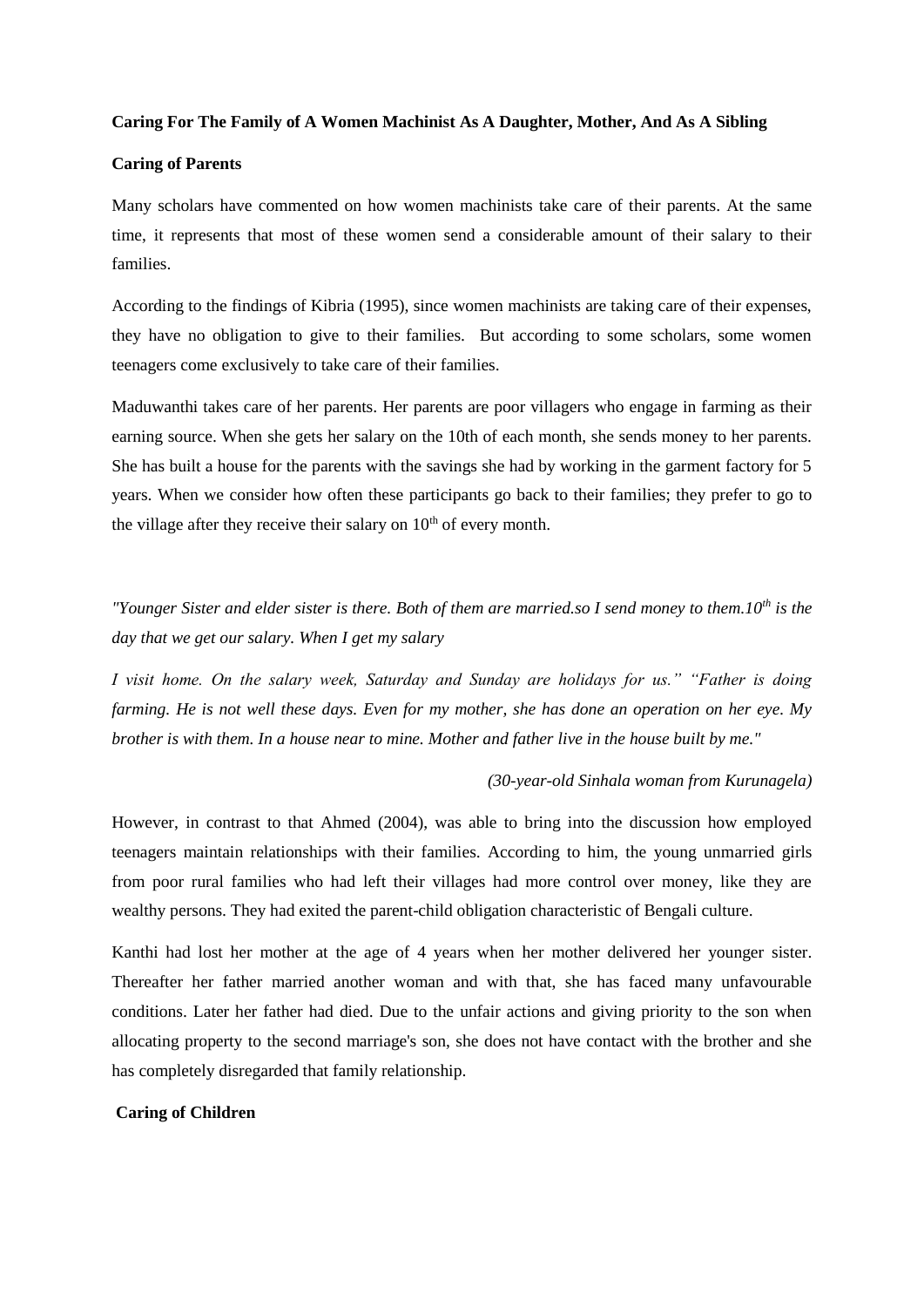In the Sri Lankan context, most of the women in garment factories take an exclusive effort to become successful in their lives with successful family life and those women workers try to make their children educated (Amin et al, 1998).

Kanthi is a single parent and her husband left her with a one and half month baby. Now she looks after her daughter using her earnings. Due to the working shifts, she is missing her daughter. However being 12 years old, her daughter cooks her meals, goes to school and comes back by herself alone. Kanthi explains as follows.

*"She cooks her meals alone. Some days if I get up in the morning, I cook. If not she cooks for herself. She knows. When she comes after school she cooks by herself and eats."* 

In contrast, Malkanthi has commented that her 13-year-old son is in a good school with her parents in the village. They educate the son by sending him for tuition classes. She is with the intention of going back to the village after resigning from the job when it is closer to her son's G.C.E.Ordinary Level examinations.

# **Caring of Siblings**

Those who are from villages manage their wage by minimizing non-essential expenses and sending their wages to their siblings for educational purposes and their parents (Amin et al,1998).

Maduwanthi has played a significant role by helping her siblings while building a house and becoming financially stable.

*"I helped at her wedding financially. I have helped for most of the things, to build a house for her. To take electricity supply, and for other things, I have helped her."* 

*(30-year-old Sinhala woman from Kurunegala)* 

Shanika has also looked after her siblings. She even cares about her husband's siblings as she explains below.

*"He has a younger sister and younger brother. Have an elder sister. I take care of them also. One of the sisters is small. Going to school. So I give school stationery items. Brother is doing a job. So I take care of both sides."* 

*(30-year-old Sinhala woman from Kaluthara)* 

## **Social View on A Woman Machinist**

**Attitudes of Villagers**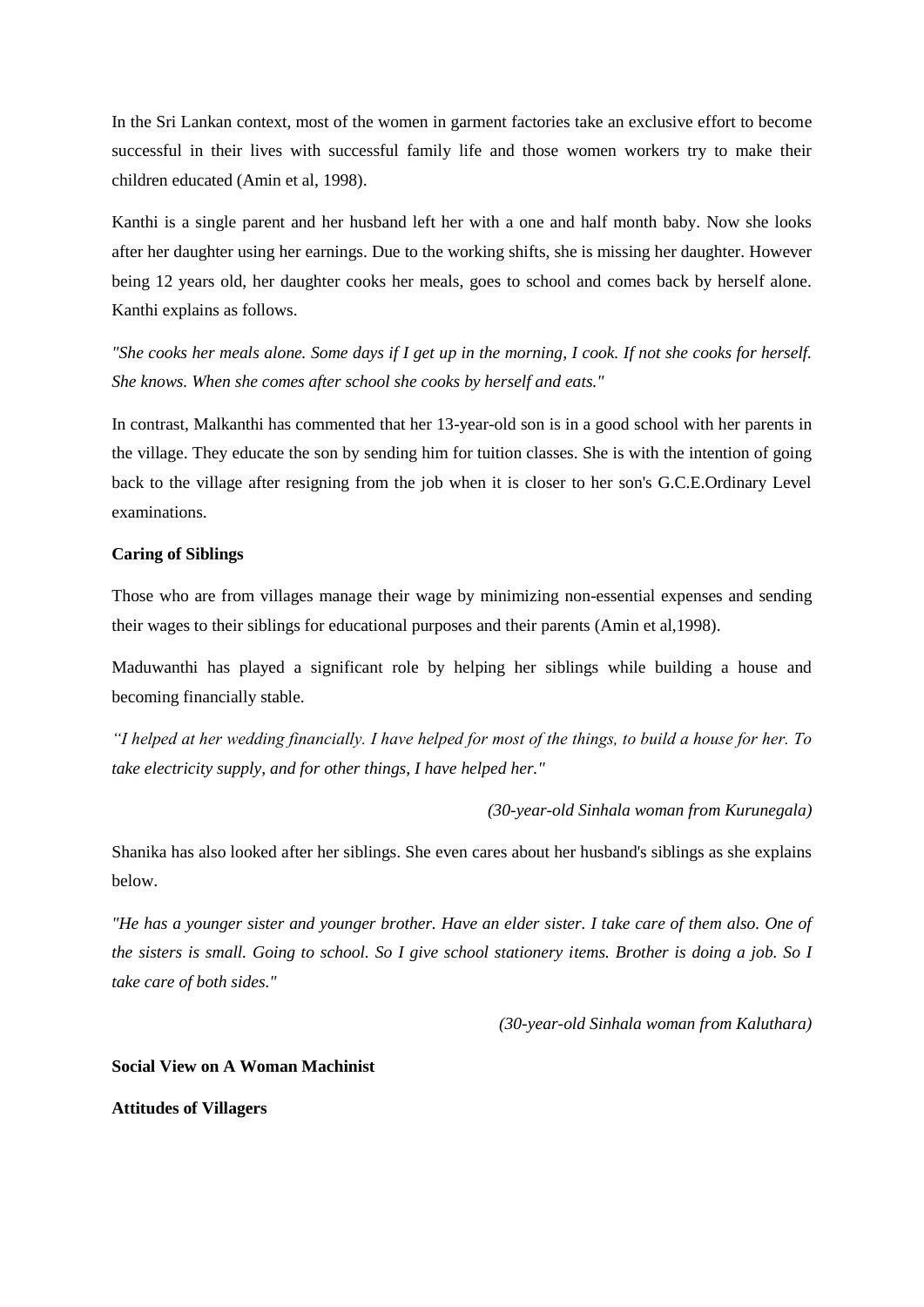Amin et al (1998), commented that within the society, they are with a good self-image, higher quality of life compared to others in the villages as a result of having a better income and being able to operate sophisticated machines that are of high technological nature.

Shanika also mentioned that when she went to the village she was warmly welcomed by the villagers. They come and talk with her and the villagers are with a positive attitude towards her.

*"We have things as so. We go after a long time. Most of the time we visit in* 

*2 to 3 months. Therefore, when everyone sees, they come and talk asking* 

*"when will you go back again, after a long time" and so on".* 

*(30-year-old Sinhala woman from Kaluthara)* 

#### **How Girls Get into the Wrong Path**

There is a general view within the society that women machinists are not behaving well. There are situations where women have a concern about pregnancy when they are with irregular menstruation and it leads to creating stories. This may be as a result of women workers working with young men for long hours without the supervision of their family members. (Hewamanne, 2008).

Malkanthi has explained how these girls tend to go on the wrong path while working in the zone as follows.

*"When working in a garment, society views it with a bad feeling. The view sight differs because of the reason that there are many incidents in the FTZ. Lots of small girls tend to do wrong things. Many girls go into the wrong path.17, 18 years old girls get into the wrong path. Without knowing anything they develop affairs with married men even with children. They waste their life. Within the factory, many such cases happen. (She gets into thinking and waits a while with silence and again started speaking in a sad mood) as soon as they get into the factory, they find a boyfriend. Then everything happens and the girl resigns from the factory. Then we get to know that the boy is previously married. That's how most of the things get ended up."* 

*(33-year-old Sinhala woman from Balangoda with a 13-year-old son)* 

Educational Sessions Conducted for Women Machinists by the Feminists' Activists

The researcher has found out from the interviews that there are educational sessions for the newly recruited women sponsored by the factories to prevent them from going through the wrong path.

According to Hewamanne (2008), she speaks that feminists' activists conduct workshops for women workers when they time that those feminists' activists don't have work and when they are free. Garment women called them "tharabaru ganu".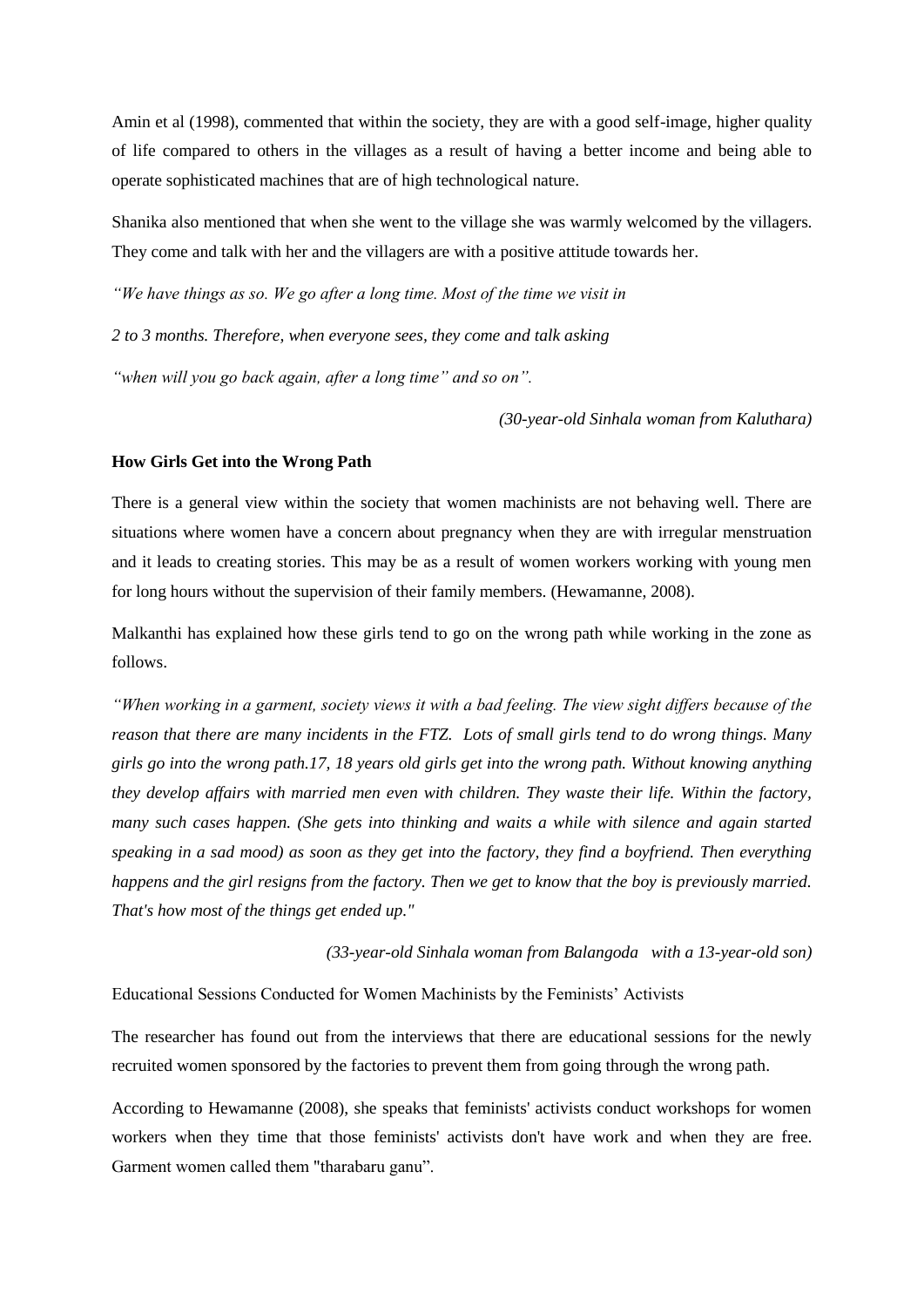Shanika views these sessions as effective efforts with her experiences as follows.

*"Yes, there are many programs. Have many things. I think that is why there is a reduction in the wrong view among society. Now 90% of the time is for the good side. When new girls come to the factory they conduct those programs and they teach how the things are happening in the society."* 

#### *(30-year-old Sinhala woman from Kaluthara)*

At the same time, Prasadi views this in a more moderate viewpoint and she tells that though there are programs such as this, the ones who used to go on the wrong path can't be stopped through these sessions as follows.

*"Yes, they do conduct. But not monthly. It's like 2 sessions per year, however, though the ones who listen to those sessions will listen. But others will go in the wrong path."* 

*(30-year-old Sinhala women from Mathale)* 

# **Social Satisfaction gained by Working as a Woman Machinist**

Ahmed (2004), found that for those who came from poverty or were beset by a sudden catastrophe, the garment factory has increased their employment options. It is better than working as a domestic servant, prostitute, or home-based worker. A similar view was presented by Prasadi.

*"When the time I came here I was not married, but I had a relationship. We are so poor. Mother and father did daily earning jobs to feed us. Not only me, but even my brother is also there. I developed a situation for them to have a better life. At the same time, I made my gold jewellery and bought furniture. And with my husband, we both got together and put up a house. Have done many things."* 

*(30-year-old Sinhala woman from Mathale)* 

According to these analyses upon different themes, some responses are confirming the existing literature while some of the responses are disagreeing with the existing literature.

#### **DISCUSSION AND CONCLUSION**

#### **Introduction**

This chapter contains the conclusion on "Have the women machinists in garment factories in Sri Lanka achieved social success in life: concerning the context of Katunayaka Free Trade Zone. Accordingly, this chapter begins with the research problem, research objectives, the findings theoretical contribution and limitations of the study, and areas for future research.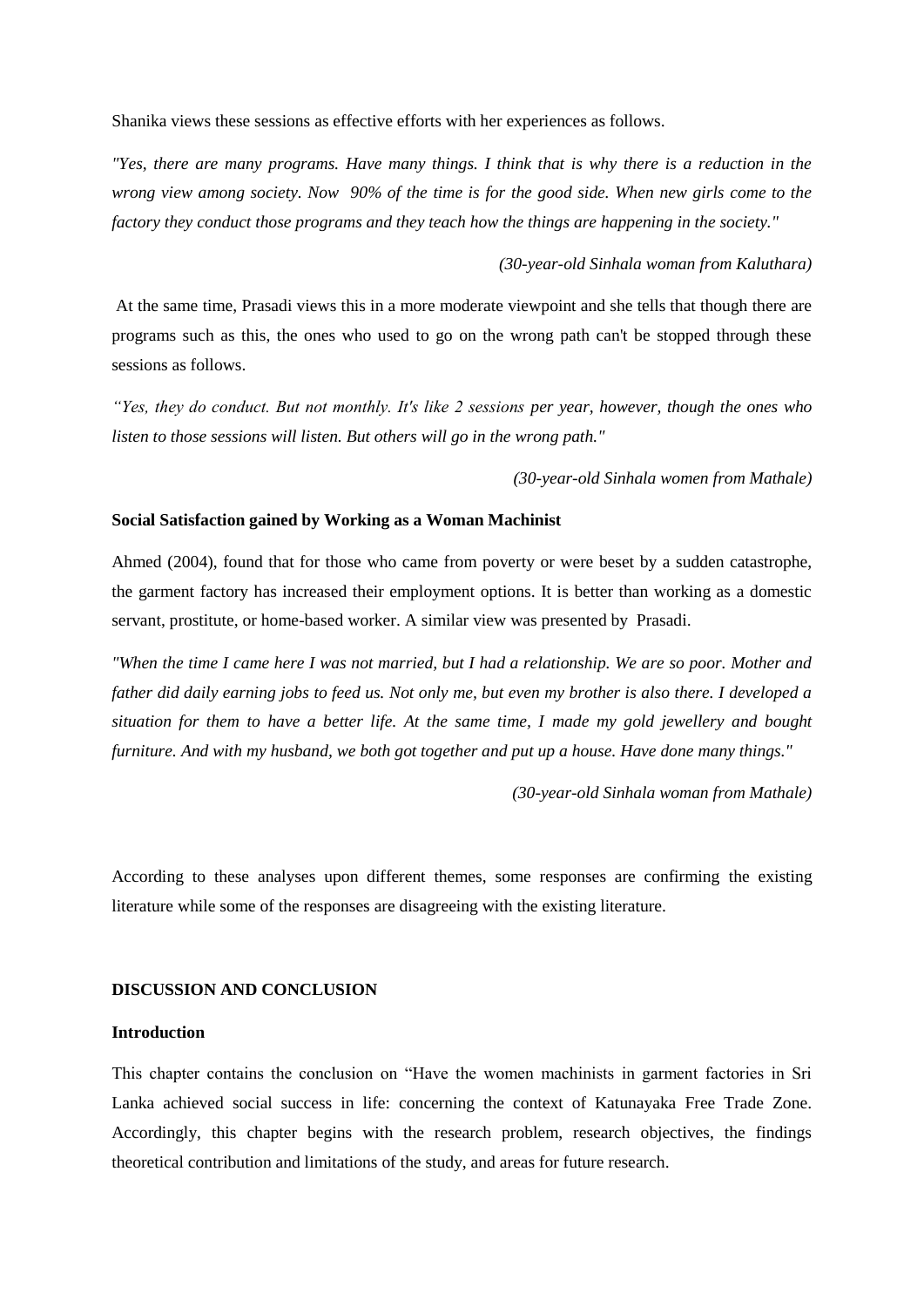Katunayaka Free Trade Zone was identified as the case site for research as the researcher found a problem considering the social success in the lives of the women machinists in garment factories. Thus, the interest was drawn to focusing on the life of the women machinists before they joined the garment industry, caring for the family by a women machinist as a daughter, mother, and as a sibling, social view on a woman machinist and social satisfaction gained by working as a woman machinist followed by research objective to identify whether the life of a garment factory woman is a social success or a failure.

Semi-structured interviews were conducted at boarding places in Katunayake FTZ, and transcripts were developed. Further, a field notebook was maintained to take down notes on nonverbal expressions and important facts. All the gathered data were analyzed coded and thematically analysed and through that several themes emerged and they were discussed with the use of relevant theoretical underpinnings in the context of Katunayaka FTZ. Through the themes, multiple findings have emerged as the output of the research study.

#### **Research Questions and Major Findings**

Have the women machinists in garment factories in Sri Lanka achieved social success in life in the context of Katunayaka FTZ; in answering this question, the analysis brought forward the following major findings.

The Life of the Women Machinists Before They Joined The Garment Industry

Most of the women machinists were faced with many difficulties with their families before they arrived at the industry zone. Some women machinists have lost their parents and some women looked after their children alone due to their husband's departure. When considering the level of education these women have completed grade 10 at school and they have stopped further education due to financial difficulties. Most of the women except for one woman have come to the FTZ with a known relationship. These known parties are neighbors of these women, friends, or elders living in their villages.

The recruitment process is mainly through word of mouth. The use of formal way procedure of advertising in newspapers and posters lies at a lower level. Rather they pass the message to the existing workers and they inform their neighbors, friends, and sisters (Amin et al, 1998).

The researcher has noticed another way that these women are made aware of the zone. According to Meena HR departments of factories are visiting rural villages and they recruit employees. Meena further says that though the number of recruited employees was high she is the only one who has remained for 9 years at the garment factory.

# **Caring For The Family Of a Woman Machinist As A Daughter, Mother, and As A Sibling**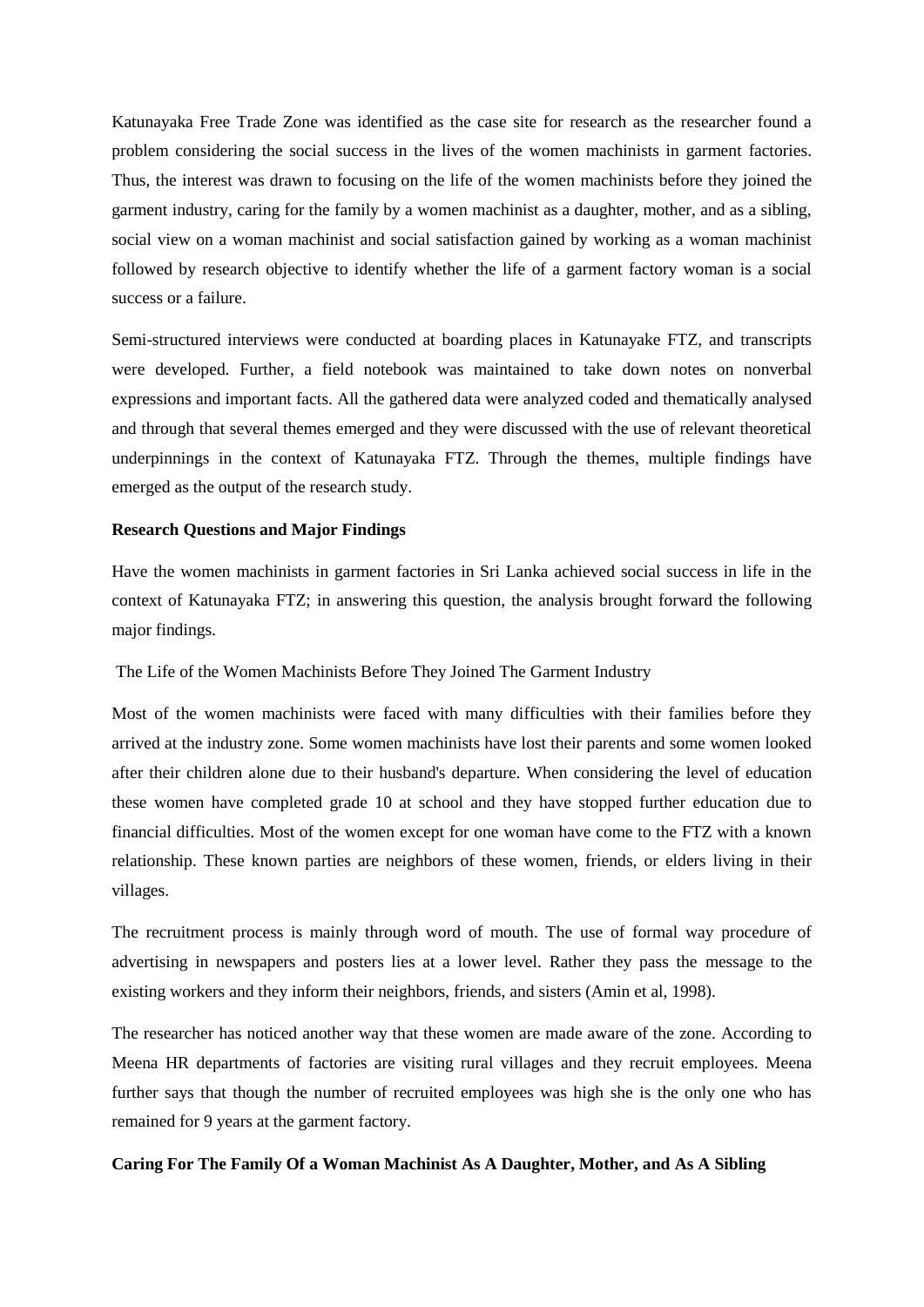Apart from the woman who has lost her parents, all the rest send money to their parents. Most of the time this amount is more than half of the salary of the women. According to the findings of Kibria (1995), as a woman machinist is bearing her expenses, she has no obligation to provide for her family. Disagreeing with this view, all the women machinists send money to their parents. Some women send money to their siblings who are engaged in school education. On the 10th of each month, they receive their salary, and on the same day, they send money to their families. In addition to that, some women machinists visit their families once a month to be with their parents and siblings. Some of the factories give a holiday on the day after the 10th of every month thus women visit their families. Beyond that, there is a woman machinist who has built houses on their own and looked after their parents allowing them to live in those houses. The above findings prove that women machinists in garment factories in the Katunayake FTZ in Sri Lanka have achieved success in family life which leads to social success.

## **Social View on A Women Machinist**

The women machinists have maintained a good relationship with the people in their villages. Amin et al (1998), commented that within the society, they are with a good self-image, higher quality of life compared to others in the villages as a result of having a better income and being able to operate sophisticated machines that are in high technological nature. Agreeing with the above researchers, most of the women machinists mentioned that they are warmly welcomed by their villagers when they visit their families.

In the modern context, as to the participants, the social view on the women machinist is a good one and this disagrees with the findings of Hewamanne. At the same time, none of the participants knows about women who are engaged within the sex industry in the zone as an income-earning source. These findings support the point that there is a positive social view on women machinists in society, they have achieved social success. These findings prove that women machinists have achieved social success.

#### **Satisfaction for A Women Machinist as a Garment Woman**

Most of the participants were happy with their occupation. Some women have a view that all the jobs are equal and the conditions and allowances are the same with every job. In comparing with government jobs, the only difference is that government jobs contain a pension scheme and garment jobs contain a fund. But few of the employees like to shift for another job if they get a better salary. Other than that they don't have any reason to shift to another job upon the working conditions and they are fully satisfied with the current job.

In the Sri Lankan context, most of the women in these garments take an exclusive effort to become successful in their lives with successful family life and those women workers try to make their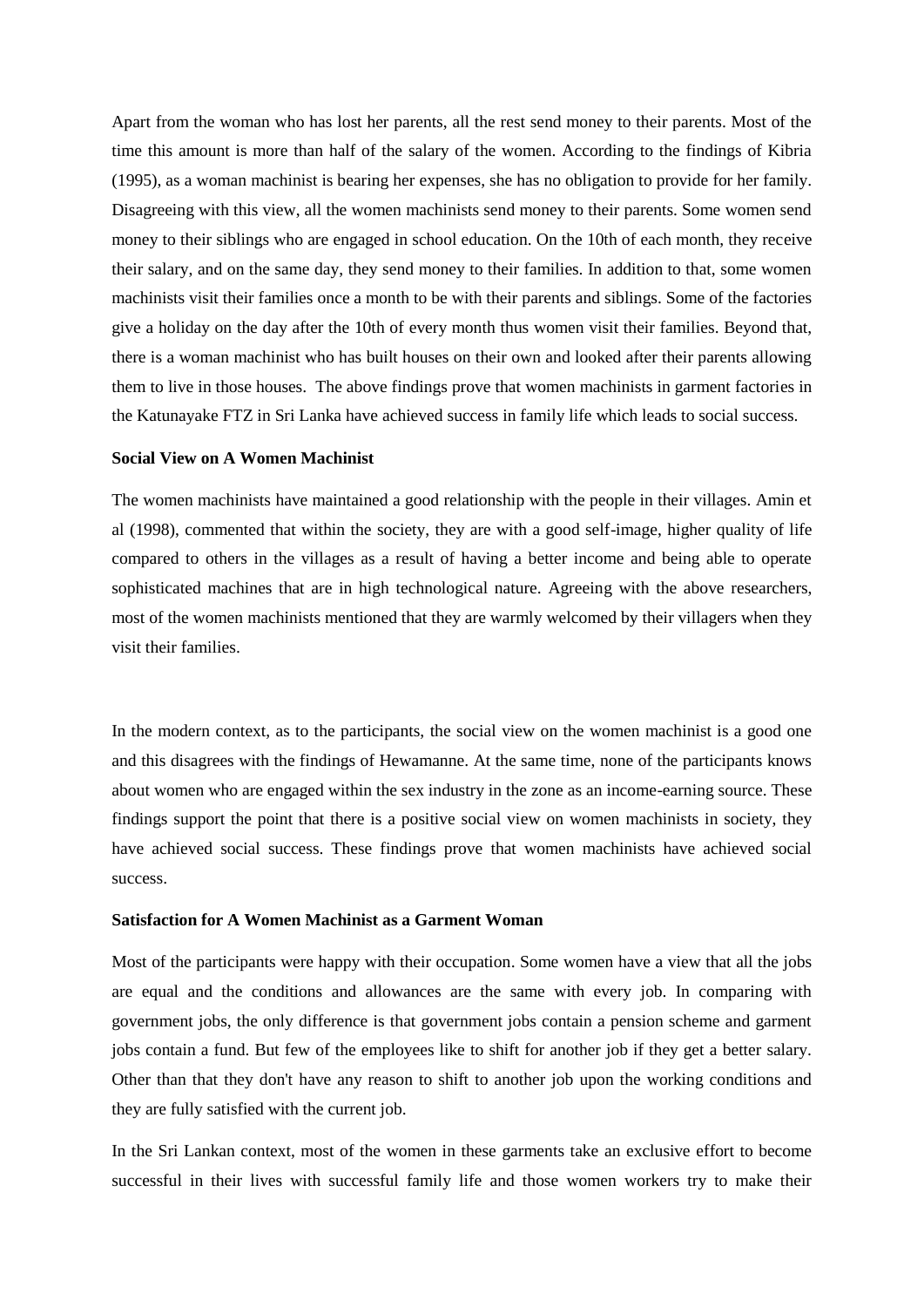children educated (Amin et al, 1998). Agreeing with this literature women machinists take their best effort to make their children well educated. Sometimes these women are single as their husbands have left them but they are with great courage to win their life by giving a better life to their children.

With the above findings, it can be concluded that women machinists in garment factories in the Katunayake FTZ in Sri Lanka have achieved social success in life.

## **Contribution to Existing Knowledge**

This study was conducted to discuss the social success in the life of the women machinists in garment factories in Sri Lanka and this section discusses the contribution made by the study to the existing literature.

Amin et al (1998) had discussed in their literature that the recruitment process in the garment factories is mainly through word of mouth. They pass the message to the existing workers and so they will inform their neighbours, friends, and sisters. The use of formal ways of advertising in newspapers and posters is very little. Agreeing with existing literature, four participants have come to factories in the Free Trade Zone with the help of neighbours and two women have come with their husbands. However, a novel finding is that the Human Resource departments of the factories are visiting rural villages and they recruit employees.

At the same time, Amin et al (1998) had commented that within the society, women machinists are with a good self-image, higher quality of life compared to others in the villages as a result of having a better income and being able to operate sophisticated machines that are high in technological nature. Agreeing with this view according to the findings, the women machinists have been welcomed by the villagers on their return home. Agreeing with research findings Standing (1999) also gives a positive view on this social interaction. Schlegel (1995) has mentioned that starting career life as a garment worker is the first step towards the creation of adolescence and this process contains activities such as the social and personal management of sexuality, the influence of peers, and social organizations, and the acquisition of work skills.

Confirming this literature, the researcher found that the participants get adapted to the new environment without much of a delay.

As to the findings of Horgan (2001), it says that without considering the stage of their pregnancies, women are required to work similar hours as other women workers, including periods of compulsory overtime. In contrast, the research findings highlight that after 7 months of pregnancy women are not given heavy work, they are not given to sew, but they have to do minor work such as cutting the extra threads in the final products. Thus this research contributes to the existing literature with a novel finding.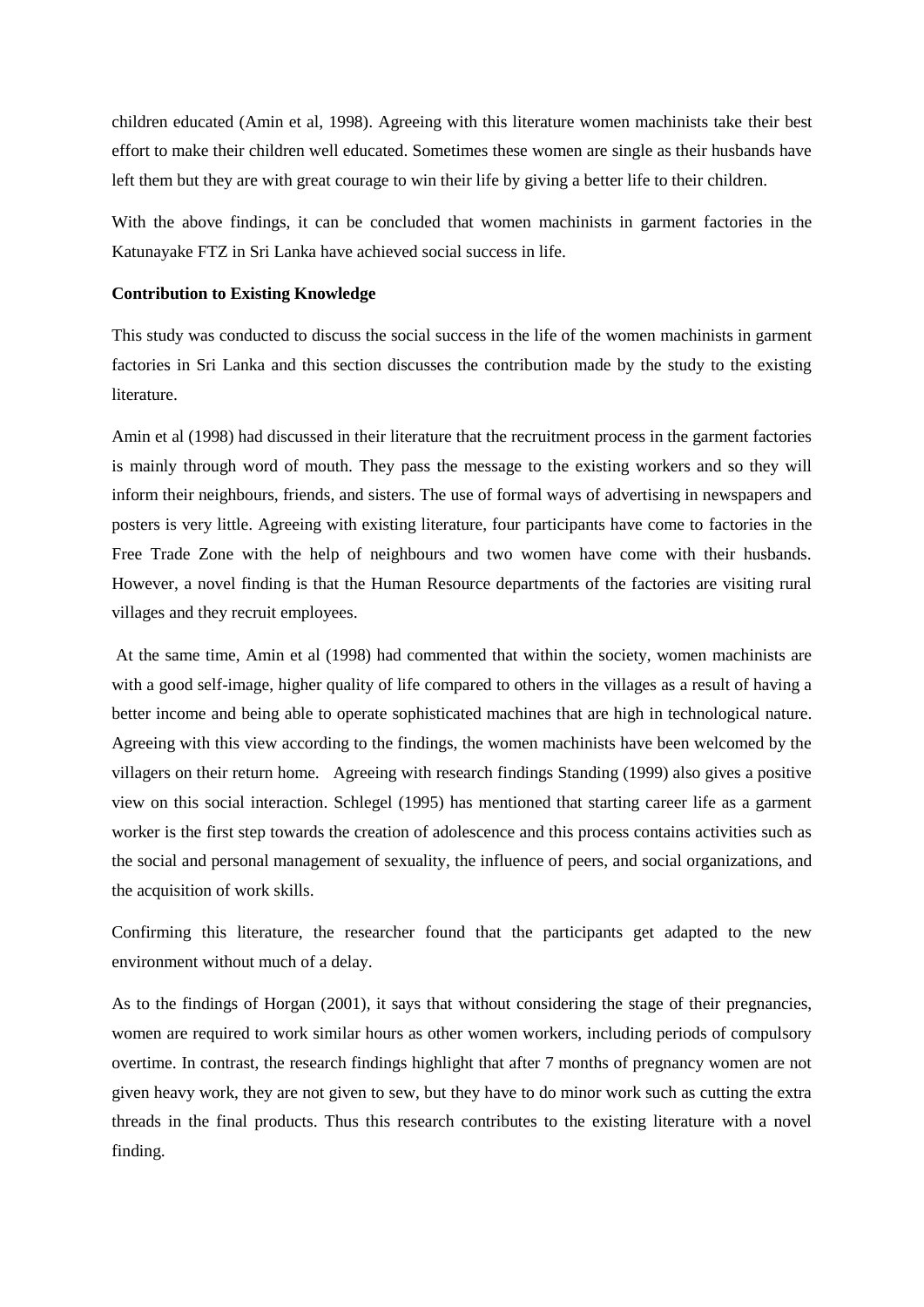#### **Limitations of the Study**

This research study has several limitations. One such limitation is that when conducting the interviews women might have revealed only part of their stories. Another limitation is it has 12 women, machinists. Also, the time available for conducting the research was a limitation since the time was restricted to one academic semester which lasts for only 3 months. The researcher may not have found certain relevant literature and that too is a limitation of my study.

## **Areas for Further Research Work**

This research intended to study the social success of women in garment factories in Sri

Lankan FTZ's; the case study of Katunayake FTZ. Expanding the research to other FTZ's in Sri Lanka can be one of the future research. Also studying the lives of women in garment factories situation outside FTZ's is another possible study.

Further, the researcher suggest carrying out researches in an in-depth manner to understand the level of social success of women machinists in the garment industry in Sri Lanka.

# **ACKNOWLEDGMENT**

I consider myself very full of pride and fortunate to have the opportunity of conducting individual research as an individual researcher.

I would like to extend my extensive appreciation and thankfulness from bottom of my heart to my family members, my father, mother, and my sister, and my colleagues for their constant corporation and inspiration for their endless interest, support, and guidance given by them for this study. And also I would like to thank all my research participants for being kind and supportive throughout the research process. Also, I thank who else has given their contribution to making this thesis successful either morally, physically, or financially.

## **REFERENCES**

Ahmed, F. E. (2004). The Rise of the Bangladesh Garment Industry: Globalization, Women Workers, and Voice. *NWSA Journal*.

Amin, S., Diamond, I., Newby, M., & Naved, T. (1998*). Transition to Adulthood of Female* 

- *Garment-Factory Workers in Bangladesh*. Retrieved 08 01, 2019, from<https://www.jstor.org/stable/172158>
- Barnes, Wendy D.; Kozar, Joy M.; (2018). The exploitation of pregnant workers in apparel production. *Journal of Fashion Marketing and Management*, 12(3).